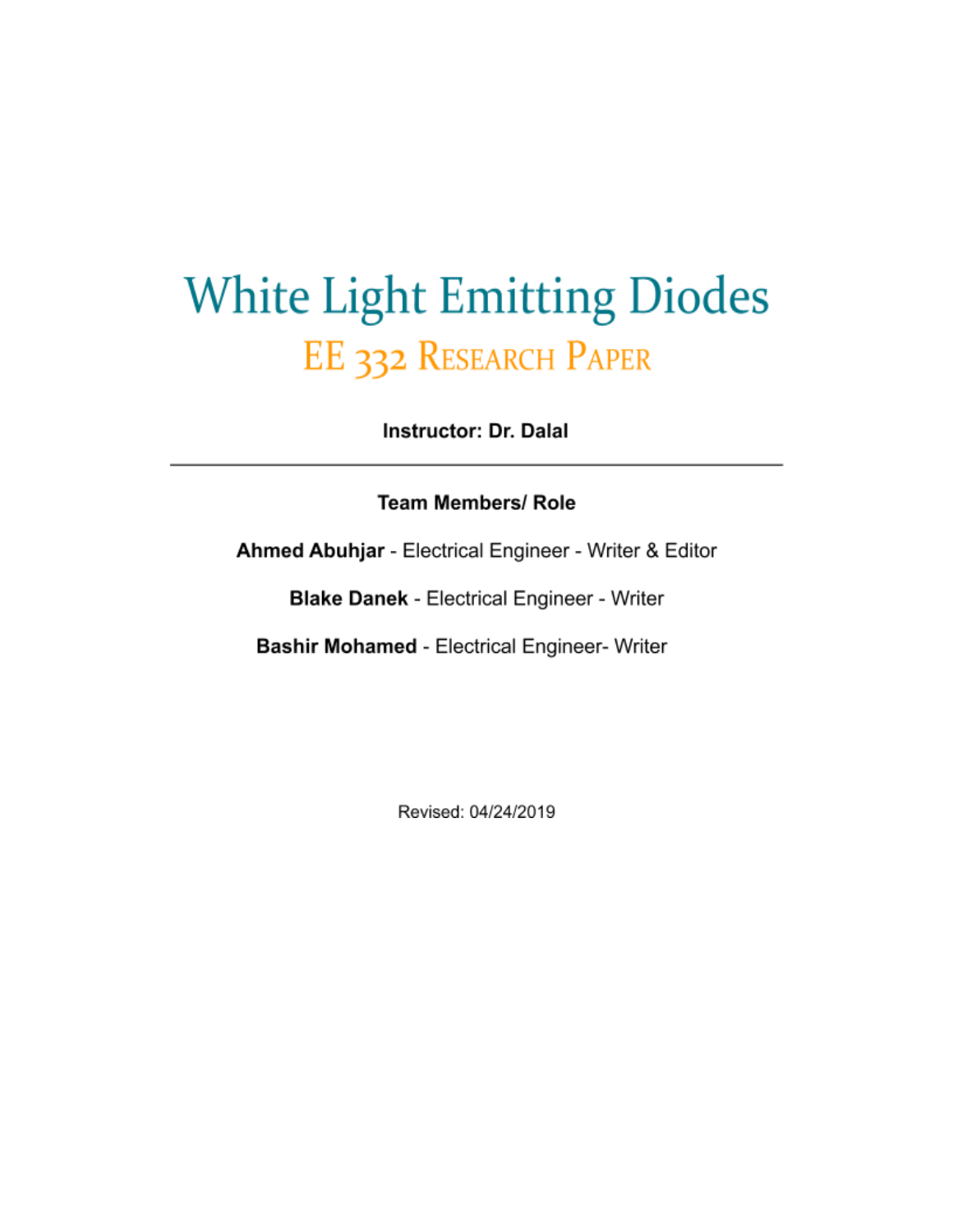# **Table of Contents**

| 1 Introduction                                      | 1              |
|-----------------------------------------------------|----------------|
| <b>2 Device Physics</b>                             | $\overline{2}$ |
| 2.1 Double Heterostructure LEDs                     | $\overline{2}$ |
| 2.2 LEDs design options                             | $\overline{4}$ |
| <b>3 Common Phosphors Technology for White LEDs</b> | 6              |
| 4 Technology                                        | $\overline{7}$ |
| <b>5 Future Direction</b>                           | 9              |
| <b>6 Conclusion</b>                                 | 11             |
| <b>7 References</b>                                 | 12             |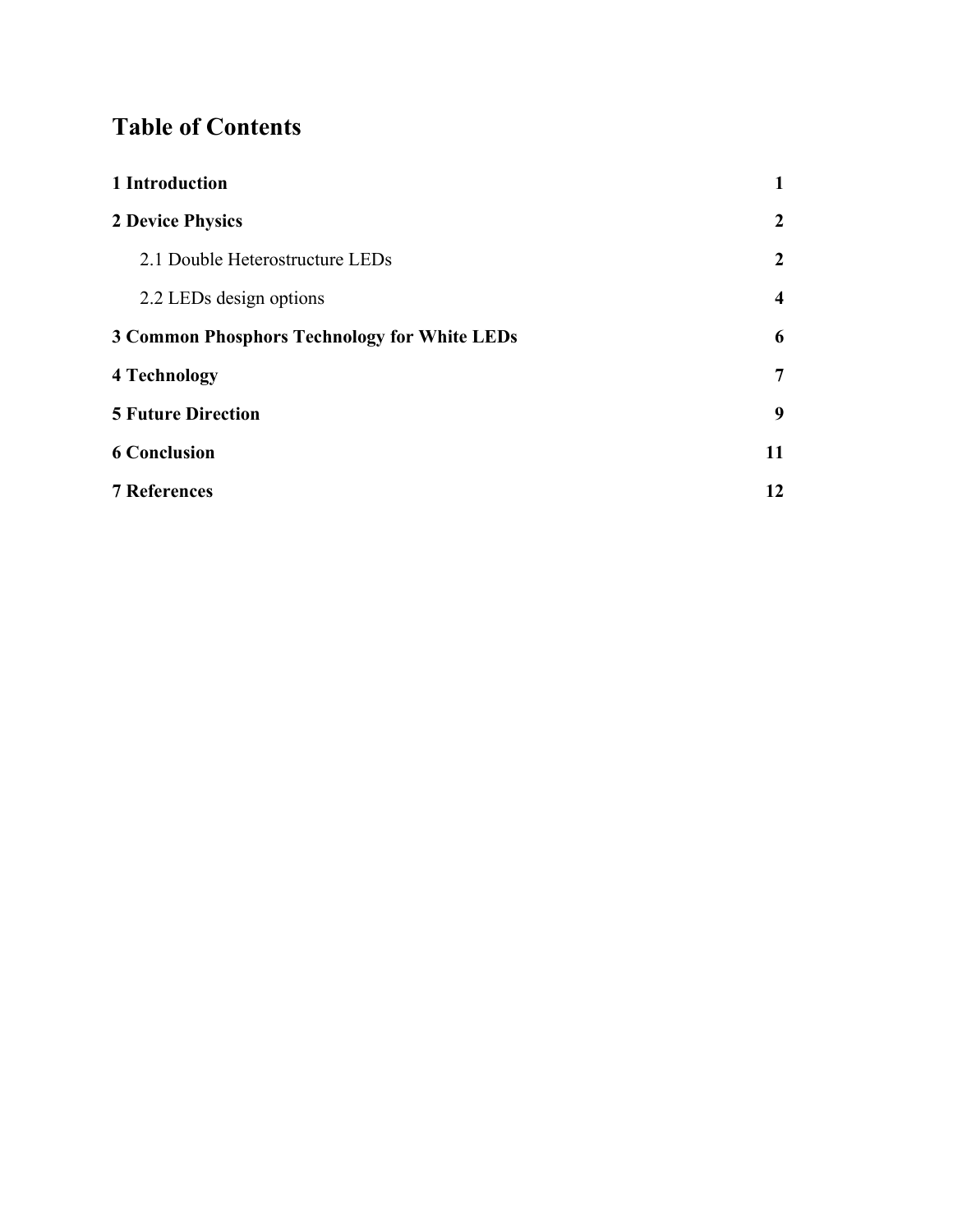## Ahmed Abuhjar, Bashir Mohamed, Blake Danek April 22nd, 2019

#### **Abstract**

This article is a simple review of white light emitting diodes LEDs. In section one we start with a brief discussion of what a light emitting diode is and its importance to the continued development of optical devices. Next, in section two we cover the device physics of how it works, including the physics concept of double heterostructures and the different approaches of designing a white LED. In section three, we make mention of a specific phosphors material used in designing the white LEDs. In section four, we discuss the main manufacturing techniques for this technology including chemical vapor deposition. Section four also includes the latest advances and technology in producing white light. Section five looks at the future direction of LEDs such as advancements in lighting and communication, as well as the future improvements in creating LEDs.

#### **1. Introduction**

The first commercially valuable light bulb was invented in the late 1800s by Thomas Edison. A light generated by heating a filament was basic idea of this invention, which is very inefficient. Less than 5% of the energy going into the bulb gets turned into light, and the rest gets turned into heat. A much more efficient source of light is a light emitting diode or LED. This new light source is consisted of two specialized semiconductors that are stuck together. Once a sufficient voltage is applied across these two semiconductors, they emit light through an optical phenomenon called electroluminescence. Although there is still some energy converted to heat in the LEDs, the overall process is a lot more efficient than that of the incandescent light bulbs. A wide variety of devices that we are using in a daily basis are exploiting LEDs. Visible LED has a multitude of applications as an informational link between electronic and users. White light LEDs devices are important in technology development because of the wide range of application such as in building integrated electronic circuit, general lighting, medical devices ,traffic signal, and cell phones as well.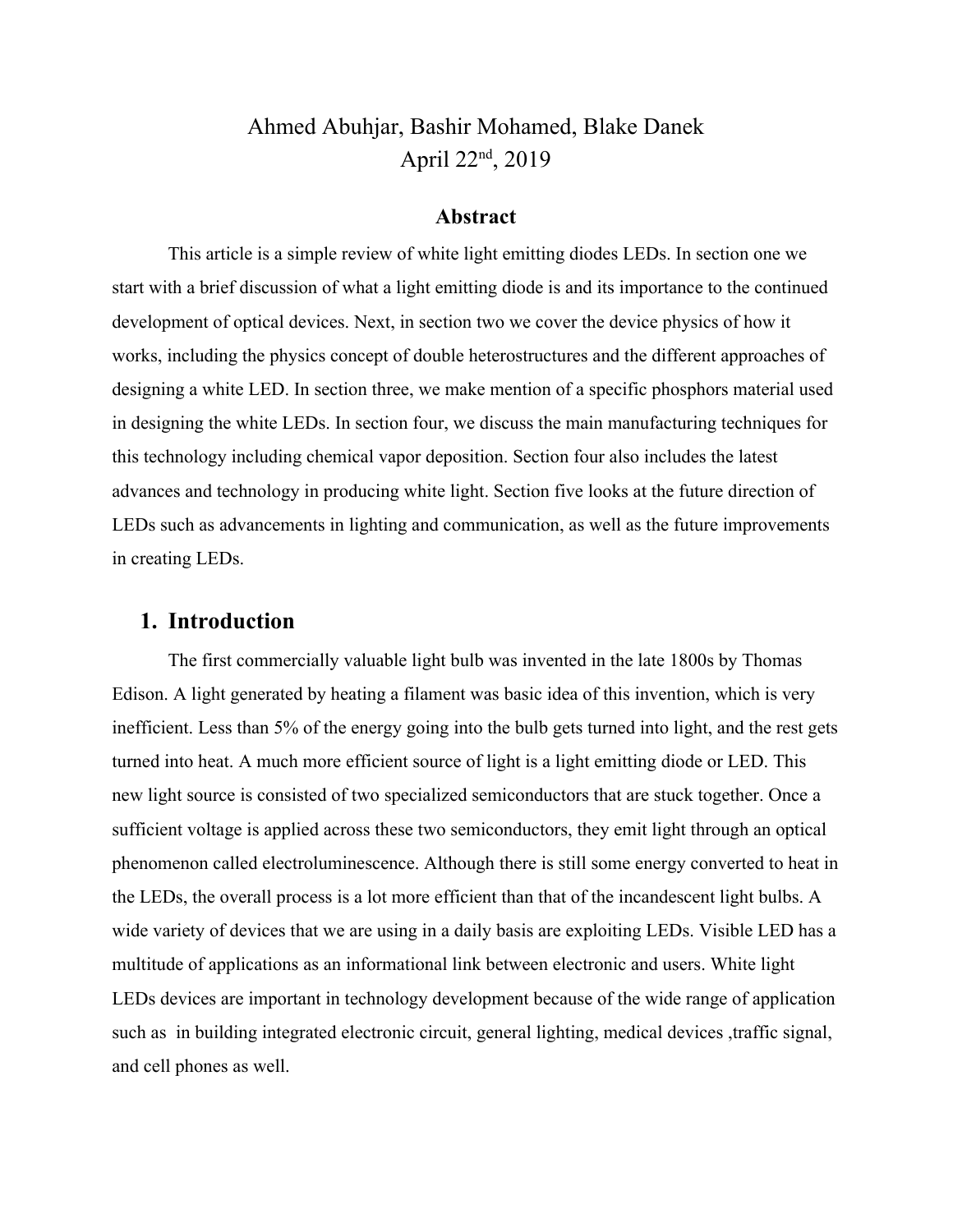#### **2. Device Physics:**

Several decades ago, light emitting diodes (LEDs) were used as indicators in many electrical devices since they were made in the early 1960s. Researchers have strived to boost this new technology in order to improve the stability and efficiency of this technology. Due to their much better characteristics, LEDs have been replacing previous generations of light sources on almost all fields around us **[1]**. In comparison to the highly inefficient incandescent lamps, and to the fluorescent lamps that contain toxic chemical, LEDs are very high efficient, can last for very long periods of time, very robust, and have very little UV and IR emissions in addition to no mercury was involved to make them. To begin our discussion of white LEDs, I would like to first start with a review of the basic physics through which the white LEDs are being designed. The two main physics concepts involved in making the LEDs are the heterostructure p-n junctions and the common high level approaches in designing them.

#### **2.1 Double Heterostructure LEDs:**

The double heterostructure today is the basis technology for optical communications, and it is used in a wide variety of electronic devices that we are using in a daily basis including the

light emitting diodes, lasers, and solar cells. A heterostructure in general is a structure where you grow a semiconductor of a different type on  $\left[\begin{array}{cc} \sqrt{a_{0,2}a_{0,8}} & \rightarrow \end{array}\right]$   $\left[\begin{array}{cc} \frac{\sqrt{a_{0,2}a_{0,8}}}{a_{0,2}a_{0,8}} & a_{0,2}a_{0,8} & a_{0,2}a_{0,8} & a_{0,2}a_{0,8} & a_{0,2}a_{0,8} & a_{0,2}a_{0,8} & a_{0,2}a_{0,8} & a_{0,2}a_{0,8} & a_{0,$ substrate. A double heterostructure is basically a heterostructure that has two heterojunctions, which is made by having a low band semiconductor that is sandwiched between two high band gap semiconductors, as shown in **Figure 1**.



Figure 1. Sketch of Semiconductor Heterostructure of Quantum Well Type. (Adopted from Ref. [2]).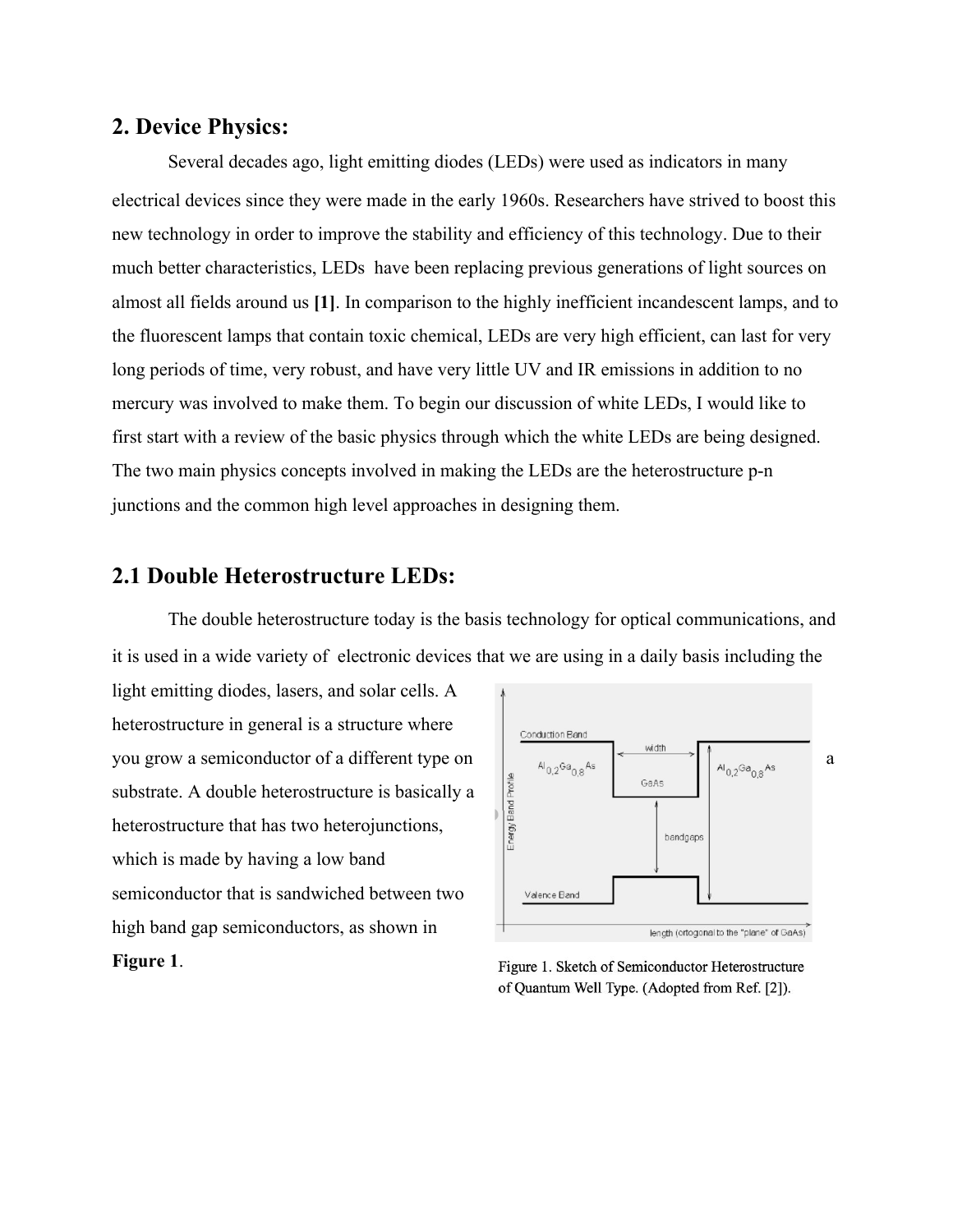The layers used to make the double heterostructure need to have a nearly perfect covalent bonds and that is done by exploiting semiconductor with the same lattice layers. A high chemical yield of perfect covalent bonds is important in order to minimize the possibility of the defects in the junction, which are so detrimental to the optoelectronic devices. The chart shown in **Figure 2.** shows all the materials that are lattice matched. This chart covers everything from visible light emitting diodes and beyond. For visible light emitting diodes, we should be wise in choosing the material that have energy band gap that emits photons with energy within the visible light spectrum. We can use the chart in **Figure 2.** to determine which materials are lattice matched and have different band gaps. Most of the commercial devices use gallium arsenide 'GaAs' and aluminum gallium arsenide 'AlGaAs', and we can see why form the same chart. We can see that the lattice constant of two of these materials is almost the same, which is about 5.6A. These materials are thus used to make the double heterostructure for LEDs.

 The reason why we need a double heterostructure to make LEDs is to keep the carriers away from the exterior surfaces because we want the energy to go into light rather that heat. The







Figure 3. Double heterostructure based LED. (a) Device structure. (b) Equilibrium band diagram. (c) In forward bias electrons and holes are injected in GaAs. (d) Visible light emission.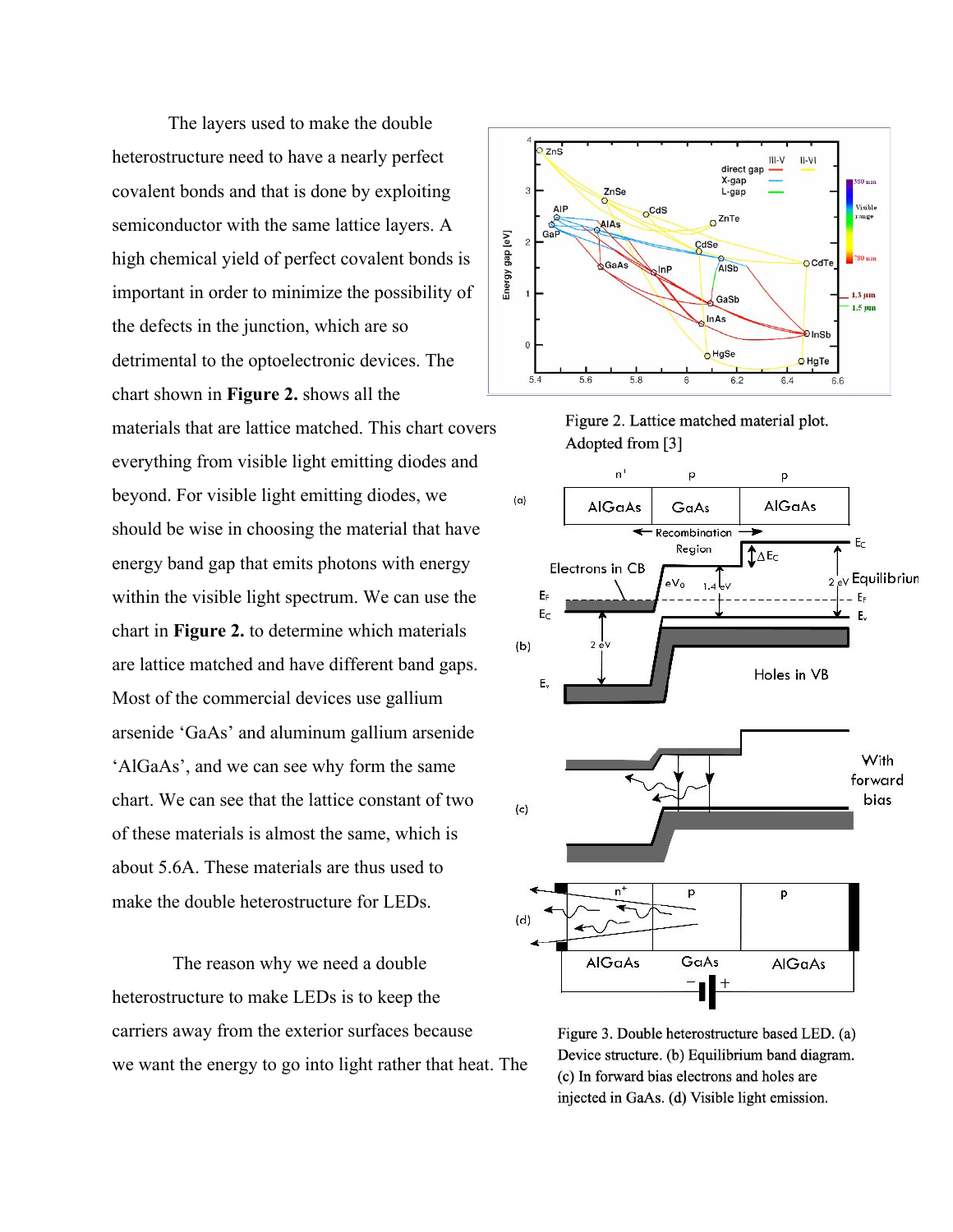structure of this device is shown in **Figure 3.** The figure shown in **Figure 3.a** illustrates a lightly doped p-type GaAs sandwiched between two highly doped AlGaAs of different type. At both of the junctions, there is a potential energy variation because of charge migration. This typical p-p-n junction will have a constant fermi level at thermal equilibrium as shown in **Figure 3.b**. Under forward bias, the energy levels of the n-type band will rise because the majority carriers (electrons) will get additional negative potential as shown in **Figure 3.c.d.** The depletion region will then have large number of both electron and holes which will recombine radiatively to from the current [4].

#### **2.2 LEDs design options:**

In order to design LEDs that emit white light, there are usually three viable approaches. One approach is by combining the primary colors by using three individual monochromatic LEDs with red, green, and blue colors, which will generate a white light. Second more common approach is by making violet LED coated with a phosphorous material. The third approach is by using a blue LED to pump yellow or green and red phosphorous.

First approach is by producing mixed-color white light. By mixing the light from several colored LEDs, mainely red, green and blue LEDs, the resulting light is white in appearance. Depending on the wavelength of the wave transmitted in the air, we see different colors. Humans cannot see any wavelength shorter than infrared  $(\sim 3900 \text{ Å})$  or greater than ultraviolet  $(\sim 7800 \text{ Å})$  as our eyes are not sensitive to wavelengths beyond this range; however, mixing all the colors together, our brains will tell us that we are seeing white light. This scheme about colors has been worked out in some





details in the late 17th- late 18th century when the primary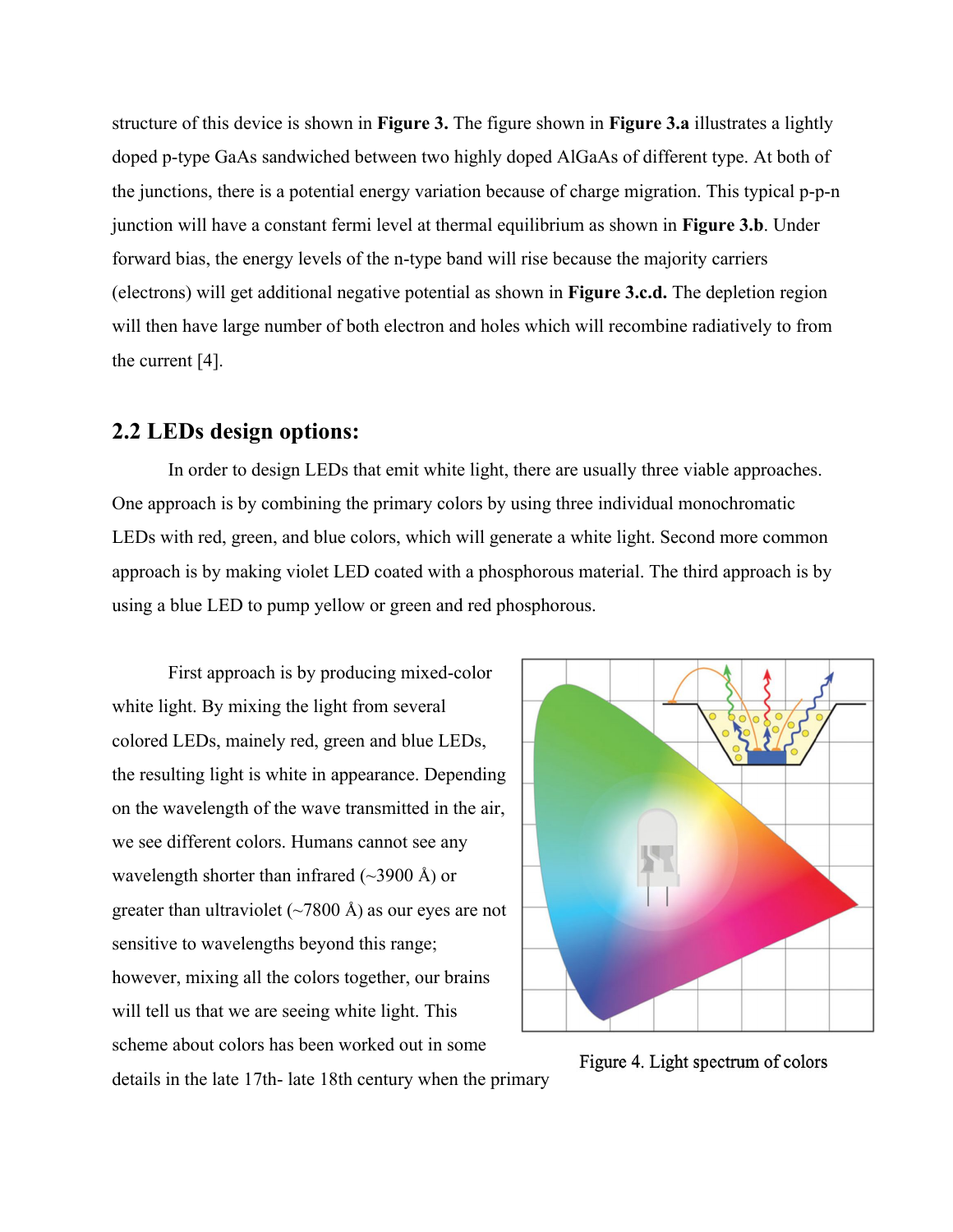colors are discovered. It was discovered that when you mix light, which is called additive mixing, the three primary colors are green, red, and violet. The idea behind having a white light, is that if we mix these primary colors in the right proportion, we can get the desired radiation color [5]. The color triangle shown in **Figure-4** above illustrates the recipe of how to mix the colors to make the white light. This color triangle has three corners with primary colors (green, red, violet). Giving the right intensity of these three mixed colored lights, we can generate a white light, as shown in **Figure.5.** [6].



**Figure 5.** (a) Perspective view and (b) top view of multi-LED-chip white LED consisting of a red (R), green (G), and blue (B) LED chip (or die). Optical mixing of the RGB emission components results in white light (adapted from Ref. [6]).

Another approach to design an LED that emits white light is by making a near ultra-violet or violet LED coated with a layer of phosphorous material. The phosphor layer emits a wide spectrum of visible light ranging from blue to red upon receiving the near UV or violet light radiated from the LED chip. **Figure. 6** illustrates the design that consists of LED chip and the phosphor layer. The light coming from the



Figure 6. LED structure having an LED chip exciting a phosphor that is coated on the inside of transparent cover. The arrangement of the phosphor is reminiscent of a fluorescent lamp that has the inside of a glass tube coated with a phosphor (adopted from Ref. [6]).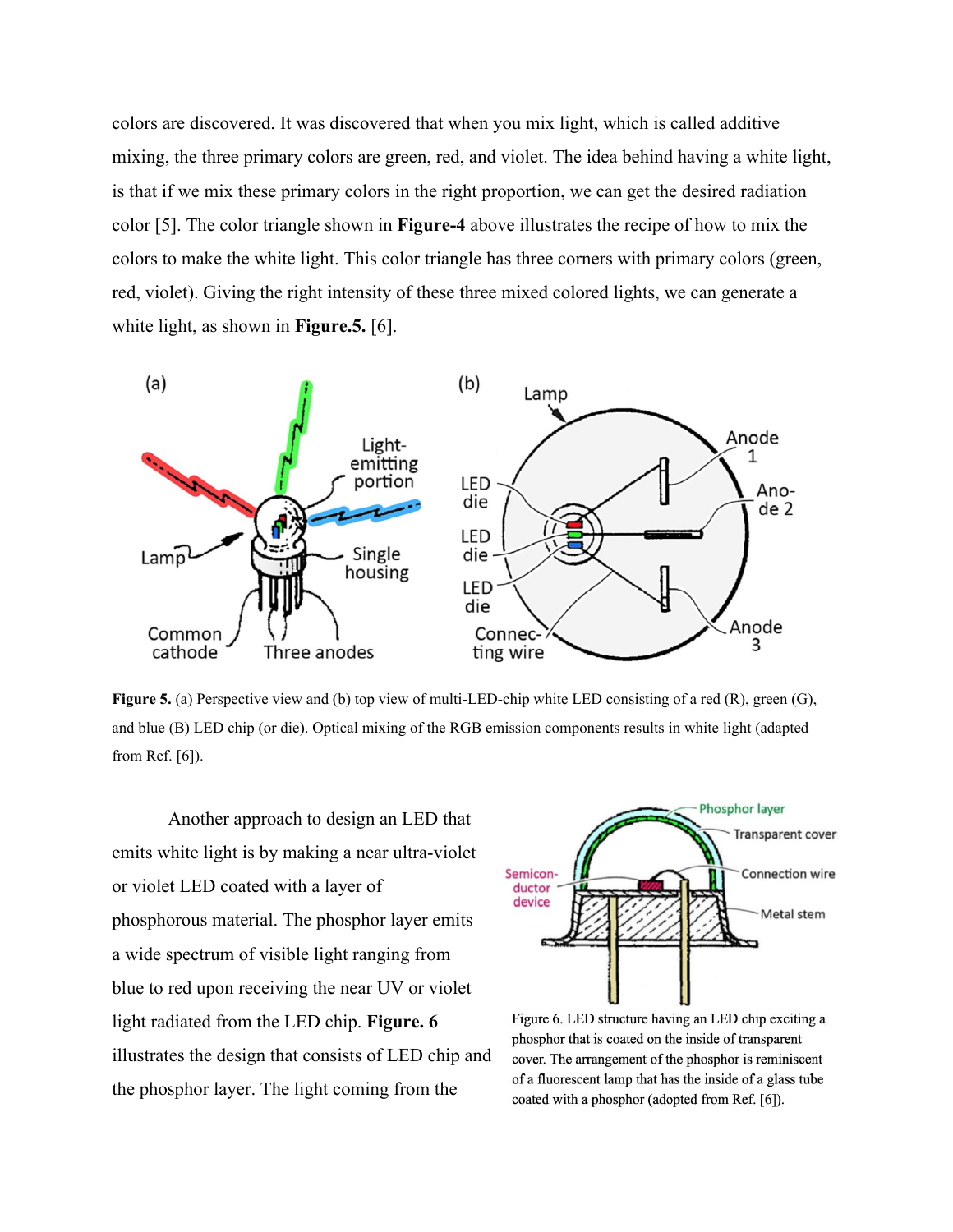LED is fully or partially absorbed by the coated phosphor layer depending on the design. In a full absorption of this light, the phosphor layer will emit all three primary colors resulting in a white light. In a partial absorption, however, a blue LED is used instead, and the phosphor layer emission is limited to the red and yellow lights. The remaining non-absorbed blue light from the LED for this later design is then mixed with the two generated lights to form a white light. This partial conversion method has higher efficiency as it only requires converting wavelengths of two colors (red and yellow) [6].

In the later two options for designing LEDs emitting white light, an appropriate phosphors layers are used to absorb the violet or blue LED light. The phosphorus material used in LEDs should have a high absorption to be excited and to generate the white light using one of the later two approaches aforementioned. In the next section, we will review the principles and properties of the materials used in this technology.

#### **3. Common Phosphors Technology for White LEDs:**

The most common phosphors material used in LEDs today is the aluminate phosphors, specifically Yttrium aluminium garnet "Y<sub>3</sub>Al<sub>5</sub>O<sub>12"</sub> (YAG:Ce), and that goes back to its excellent radiation conversion efficiency, high stability against chemicals, and to its low cost. Due to its wide band gap that approximates to the energy of ultraviolet light, the pure material of Y<sub>3</sub>Al<sub>5</sub>O<sub>12</sub> cannot be excited to emit visible light, nor can it absorb visible light. When doped with cerium "Y3Al5O12:Ce3+", however, it emits a yellow-green broadband upon excitation with blue light of wavelength 430~480 nm [7]. The combination of these yellow, red, and green lights will form a white light.

On the other hand, however, white LEDs that uses ( YAG:Ce ) has disadvantages including high temperature quenching of luminescence. Moreover, it is impossible to create light with a high temperature using this material. Therefore, studies that involved a developed yellowish orange phosphor was conducted. The material "Ca- $\alpha$ -SiAlON" doped with europium Eu+2 was used and combined with blue LED chip. For a specific experiment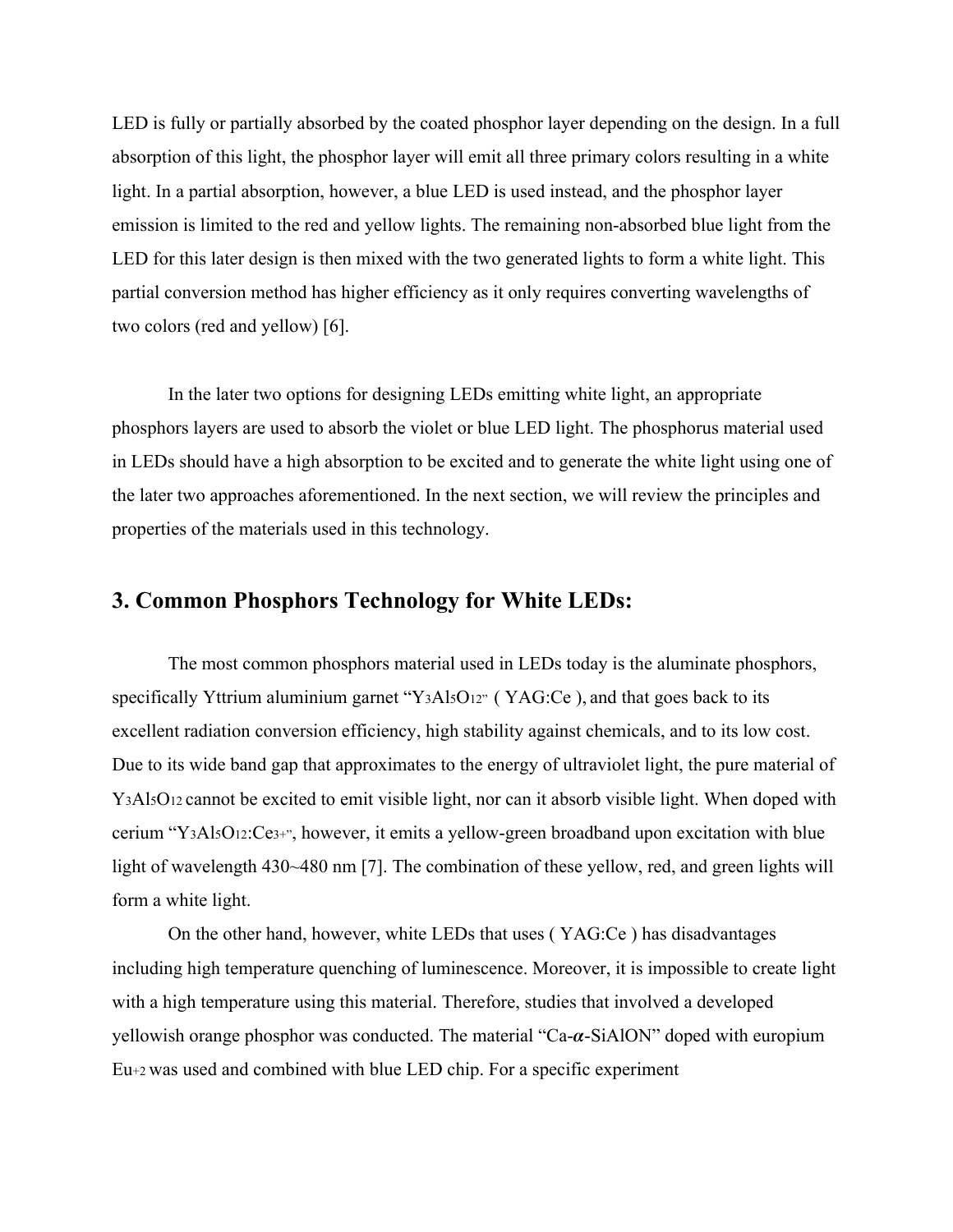Ca0.925Eu0.075Si9Al3ON<sup>15</sup> was used. **Figure 7.** shows the excitation and emission spectra of the synthesized SiAlON phosphor. The peak excitation wavelength is about 450 nm and an emission monitoring wavelength of 581 nm, which is suitable for excitation by a blue LED chip.  $\alpha$ -SiAlON is a high-temperature structural material and has excellent thermal stability compared to YAG:Ce+3 as shown in **Figure 8.** It is clear from this plot that the low thermal quenching of  $\alpha$ -SiAlON:Eu+2 leads to a small variation of chromaticity in white LEDs [8].



Figure 7. Excitation and emission spectra of Ca0.925Eu0.075Si9Al3ON15. The excitation and monitoring wavelengths are 420 and 581 nm, respectively. (Adopted from Ref. [8]).

Figure 8. Temperature dependence of emission intensities of Ca-a-silalon:Eu<sub>2+</sub> and YAG:Ce<sub>3+</sub>. (Adopted from Ref. [8]).

#### **4. Technology:**

In the 1970's, several research teams began working to grow GaN using newly developed crystal growth techniques. Isamu Akasaki and Hiroshi Amano were successful in producing high quality GaN by including a buffer of polycrystalline on sapphire. Also in more recent years, the development of GaN-on-GaN has increased and many believe that it is the future of LEDs. Some advantages that GaN-on-GaN LEDs include its substrate level and efficiency level. Below is a diagram **(Figure 9)** comparing the process of a traditional Silicon or Sapphire substrate to that of a GaN-on-GaN LED. As you can see, there are much less steps to the GaN-on-GaN process which would reduce the manufacturing cost and time. Although it would be less expensive to create, GaN substrates are much more expensive than sapphire or silicon which is why most of the world has yet to switch over to this new process [9].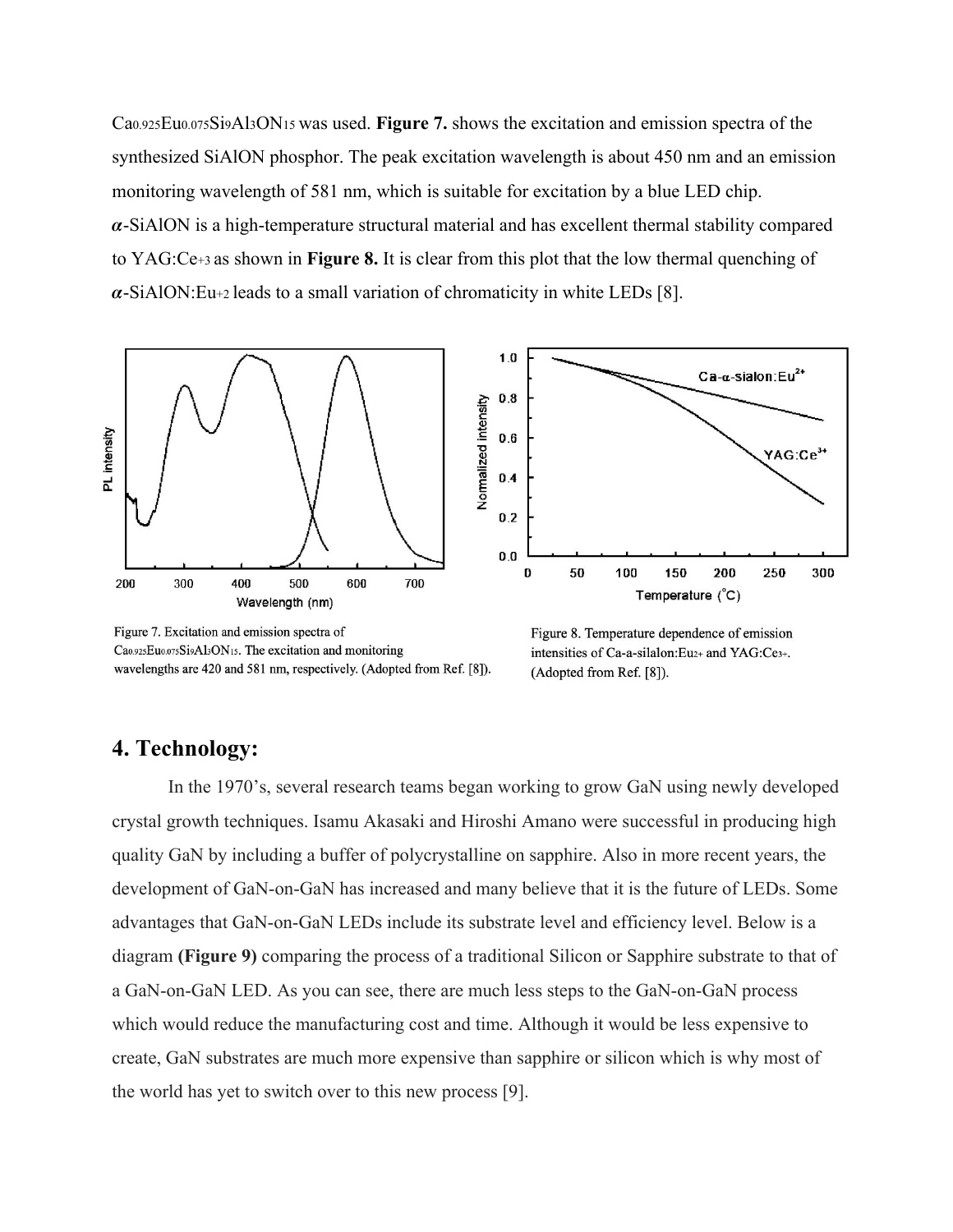

Figure 9. A semiconductor manufacturing flow chart for LEDs. (Adopted from Ref. [9]).

At the same time Shuji Nakamura was working on a new process called MOCVD (Metalorganic Chemical Vapor Deposition) to produce high quality GaN, with much lower background n-doping. This process is done by taking atoms that will be in the crystal and combining it with complex organic gas molecules and then passing it over a hot semiconductor wafer. The atoms are then deposited layer by layer onto the surface [10]. Using this process, we can specify the thickness of the layer to the millionth of a millimeter to grow high quality semiconductor layers. This method is still widely used for volume production because there is no need to change material. Below **(Figure 10)** is the MOCVD process; as you can see, the atoms are being mixed with a gas and then deposited on the surface.



Figure 10. The schematic of an MOCVD reactor for TMD synthesis. (Adopted from Ref. [10]).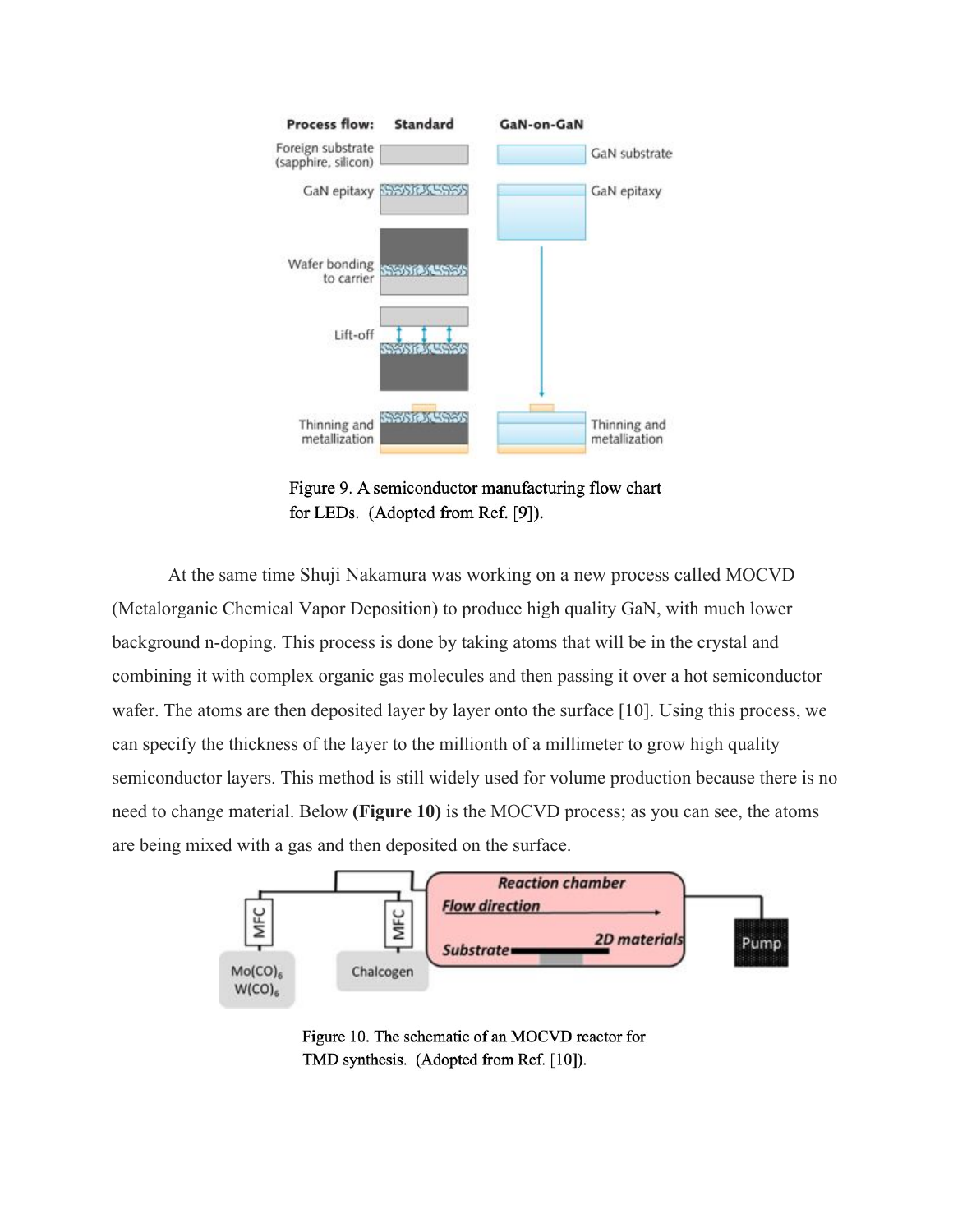#### **5. Future Direction:**

LED technology and applications have increased rapidly ever since the development of high-brightness GaN LEDs in the 1990's. Today, LEDs play a pivotal role in our society and continue to become more advanced. These advancements are leading to new opportunities that we previously thought were not plausible. LEDs have can transform our society through a variety of applications in lighting, communications, and other areas.

With the advancements of LEDs, future lighting systems will become much more advanced as well as more efficient. From his book, Thermal Management for LED Applications, Dr. Robert F. Karlicek Jr.says, "Future lighting systems will harness the ability to control spectral content, autonomously adjust the distribution of illuminance, transmit digital information, and interface with other energy management systems in power distribution grids and building controls" [11]. It is evident that LED lighting will eventually take over incandescent and fluorescent lighting systems, and with these upcoming advancements, it is likely to happen

sooner rather than later. As you can see below in **Figure-11**, the wall plug efficiency of GaN-based LED devices has steadily been improving and now can reach as high as 70%. Not only are these lights more efficient, but they are also producing better light quality.

Communication is also an area which is affected greatly by the future of LEDs. One



functionality that has been under work for some time now is the concept of light fidelity (LiFi). LiFi Figure 11. Efficiency vs emission wavelength for GaN-based LED devices showing progress between 2009 and 2012. (Adopted from Ref. [11]).

is a wireless communication technology that uses visible and infrared light for high speed data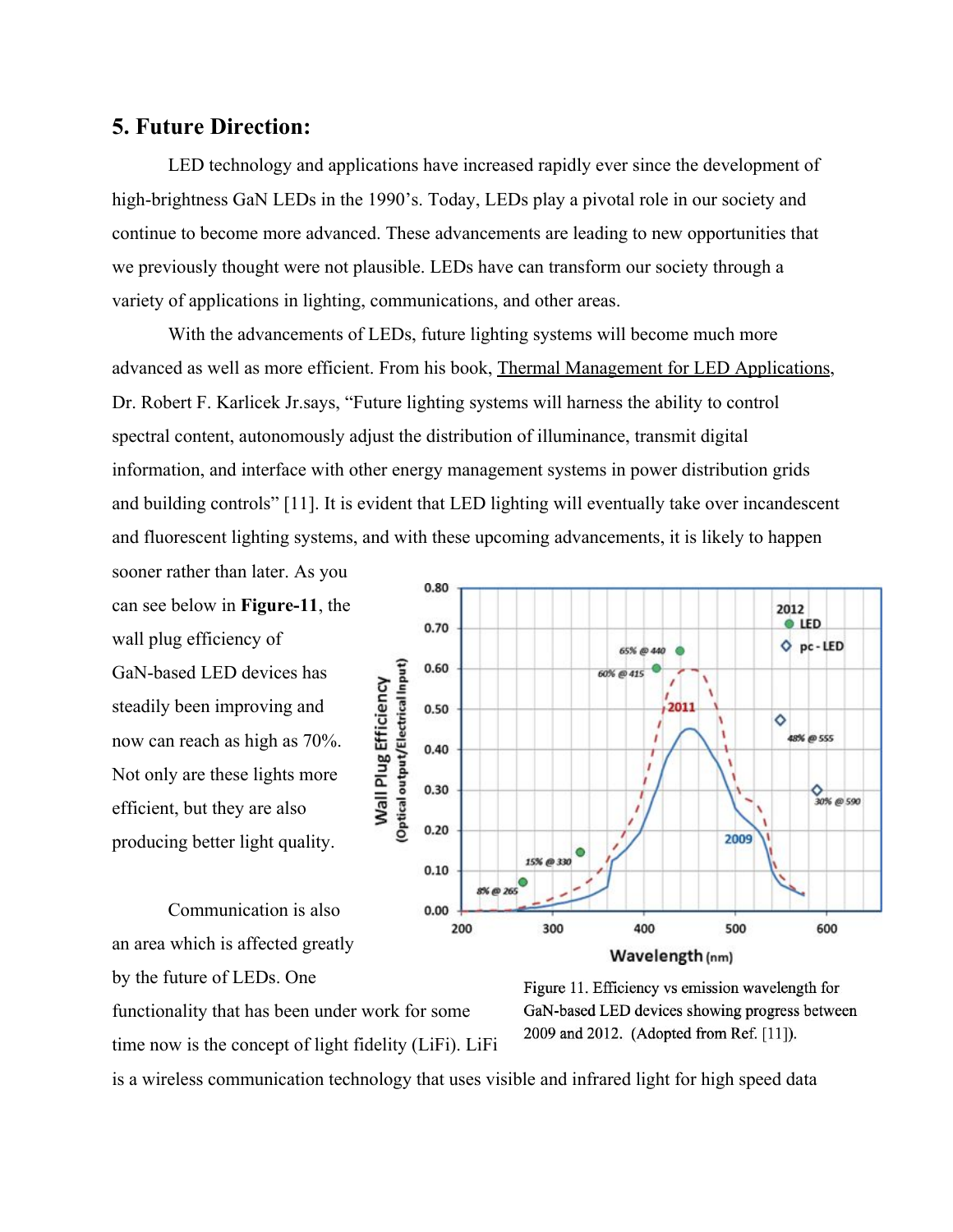communication. Since LED bulbs are semiconductors, the brightness can be changed at extremely high speeds.[12] This allows us to send a signal by modulating the light at different rates. These signals can then be picked up by a receiver which interprets these signals as data. As you can see below **(Figure 12)**, data can be effectively transmitted using Li-Fi.



Figure 12. Li-Fi Internet Architecture. (Adopted from Ref. [12]).

While this process hasn't been perfected yet, it already provides a great alternative to WiFi. One problem with WiFi is that it is uses radio waves to transmit data, and different signals can interfere with each other. This problem is most evident in hospitals and on airplanes. To avoid having devices interfere with equipment, they often avoid the use of unnecessary devices. Also, since walls block light, unlike radio waves, LiFi also provides a more secure data transfer which would make it better for schools and workplaces.

Also there have been specific advancements in semiconductor processes using GaN which will lead to brighter output LEDs and power devices. One example of this is Bridgelux Inc., a developer of LED light sources, has created an LED with light output 135 lm/W by growing GaN on a silicon wafer [13]. They believe that the utilization of this process can improve manufacturing costs by up to 75%. One of the main disadvantages of LEDs is that initially they are more expensive than traditional fluorescent or incandescent light bulbs; but if costs are reduced by that much, it would greatly accelerate the transition to LED lighting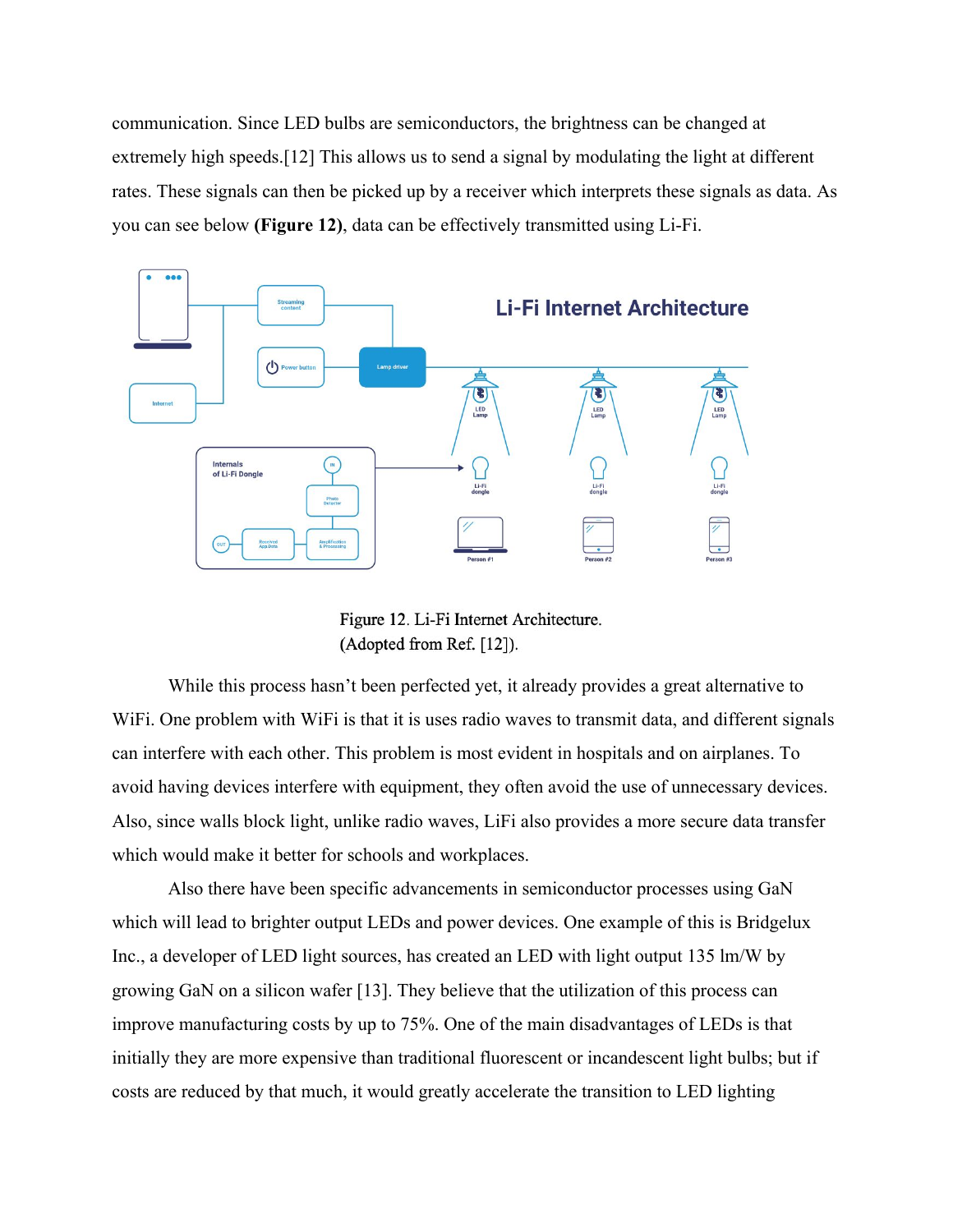systems. Also, scientists at North Carolina State University have developed a new process to boost high-power potentials for GaN devices so that they are able to handle higher voltage levels. During a test of the LED, they were able to achieve a breakdown voltage of 1650V or almost 7 times higher than normal [13]. By improving this breakdown voltage, we will be able to greatly reduce the electrical resistance of the LED which will lead to more powerful and efficient devices. As mentioned before GaN-on-GaN LEDs could be the future or LEDs and if we are able to find less expensive ways to create GaN substrates, it could replace traditional methods very quickly.

#### **6. Conclusion:**

The invention of the light bulb revolutionized our society and shed possibility to many things that had previously seemed impossible. With the more recent development of the LED, we have once again solved a great need and opened the door for further technological advancements. In the short 50 years since the first development of the LED, we have already seen major advancements in efficiency and brightness and are still continuing to improve at a rapid pace. With all the recent advancements, it would appear that the future of the LED is bright. The crucial developments of white LEDs have played an important role in technology advancements. From being used as detectors in electronic circuits to their exploitation as light sources in many vital devices, white LEDs nowadays are very important designs as they are being used in a wide variety of daily basis devices.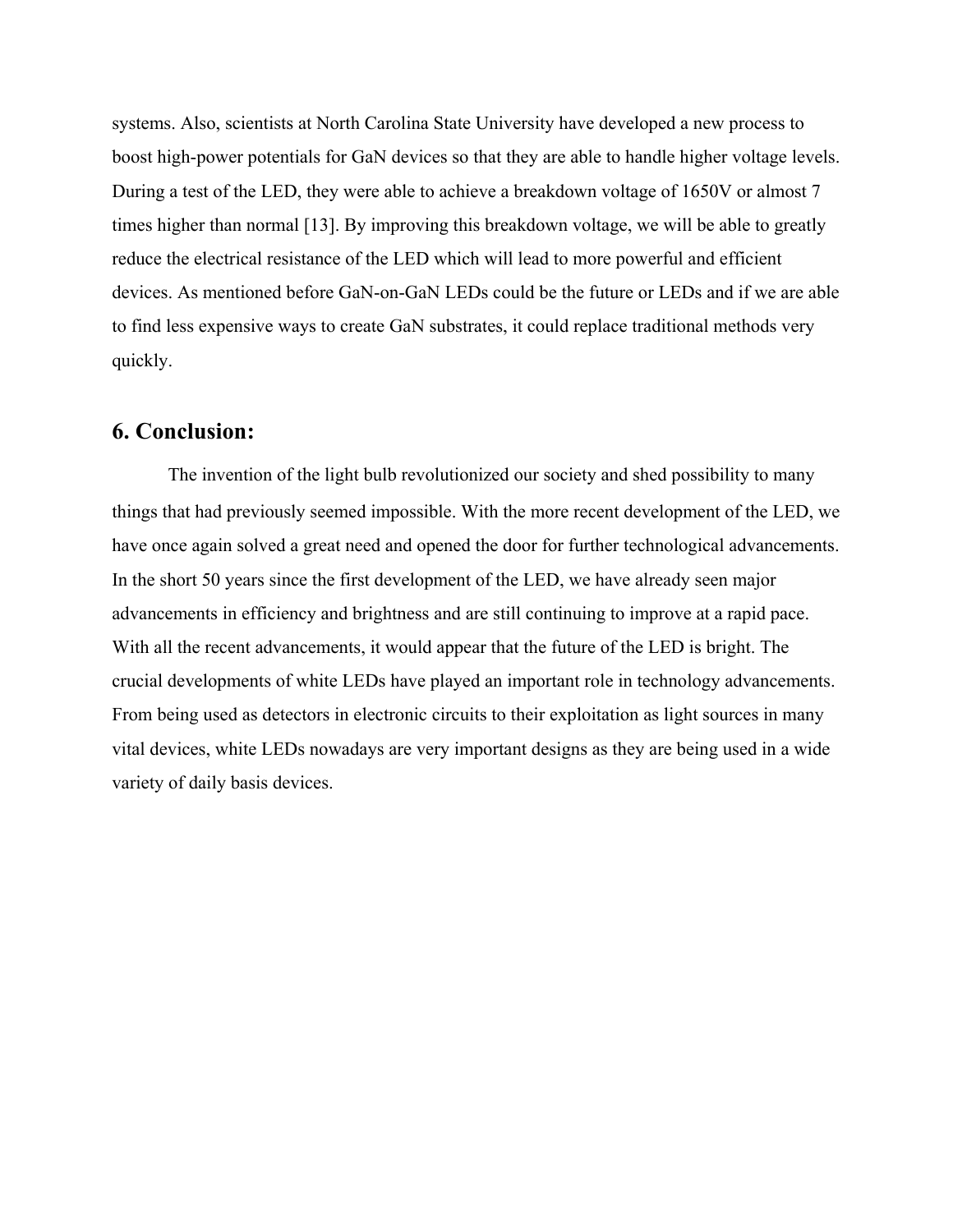### **7. References**

- [1] Nadarajah Narendran, (2005), Improved Performance White LED, Retrieved from [https://www.lightingassociates.org/i/u/2127806/f/tech\\_sheets/Improved\\_performance\\_wh](https://www.lightingassociates.org/i/u/2127806/f/tech_sheets/Improved_performance_white_LEDs.pdf) [ite\\_LEDs.pdf](https://www.lightingassociates.org/i/u/2127806/f/tech_sheets/Improved_performance_white_LEDs.pdf)
- [2] Jorge Pirolla, (2009, Jan),*Quantum well width as an uncertainty source in electronic transitions* Retrieved from [https://www.researchgate.net/figure/Sketch-of-a-semiconductor-heterostructure-of-quant](https://www.researchgate.net/figure/Sketch-of-a-semiconductor-heterostructure-of-quantum-well-type-There-is-a-100-A-quantum_fig1_237502623) um-well-type-There-is-a-100-A-quantum fig1 237502623
- [3] Christian Albrechts, (2019, Feb 22). III-V Semiconductors, Retrieved from [https://www.tf.uni-kiel.de/matwis/amat/semitech\\_en/kap\\_2/backbone/r2\\_3\\_1.html](https://www.tf.uni-kiel.de/matwis/amat/semitech_en/kap_2/backbone/r2_3_1.html)
- [4] Parasuraman.Swaminathan, (2014, Sep 22), *Light Emitting Diodes*, Retrieved from, <https://nptel.ac.in/courses/113106062/Lec16.pdf>
- [5] Joseph N. Tawil, (2019, Aug 25), "Color Theory", Retrieved from <http://www.gamonline.com/catalog/colortheory/language.php>
- [6] John.Wen, (2017), *White Light-Emitting Diodes,* Retrieved from [https://www.ecse.rpi.edu/~schubert/Reprints/2017-Cho-J-\(L&PR\)-White-light-emitting-d](https://www.ecse.rpi.edu/~schubert/Reprints/2017-Cho-J-(L&PR)-White-light-emitting-diodes--History-progress-and-future.pdf) [iodes--History-progress-and-future.pdf](https://www.ecse.rpi.edu/~schubert/Reprints/2017-Cho-J-(L&PR)-White-light-emitting-diodes--History-progress-and-future.pdf)
- [7] Yuanhong Liu et al. (2015), Research on Trend of Worldwide White LED Phosphors Technologies and Market Development, Retrieved from <https://ieeexplore.ieee.org/stamp/stamp.jsp?arnumber=7360684>
- [8] Rong-Jun Xie (2007 Oct), Silicon-Based Oxynitride and Nitride Phosphors for White LEDs-A Review, Retrieved from [https://www.researchgate.net/publication/222703912\\_Silicon-Based\\_Oxynitride\\_and\\_Nit](https://www.researchgate.net/publication/222703912_Silicon-Based_Oxynitride_and_Nitride_Phosphors_for_White_LEDs-A_Review) [ride\\_Phosphors\\_for\\_White\\_LEDs-A\\_Review](https://www.researchgate.net/publication/222703912_Silicon-Based_Oxynitride_and_Nitride_Phosphors_for_White_LEDs-A_Review)